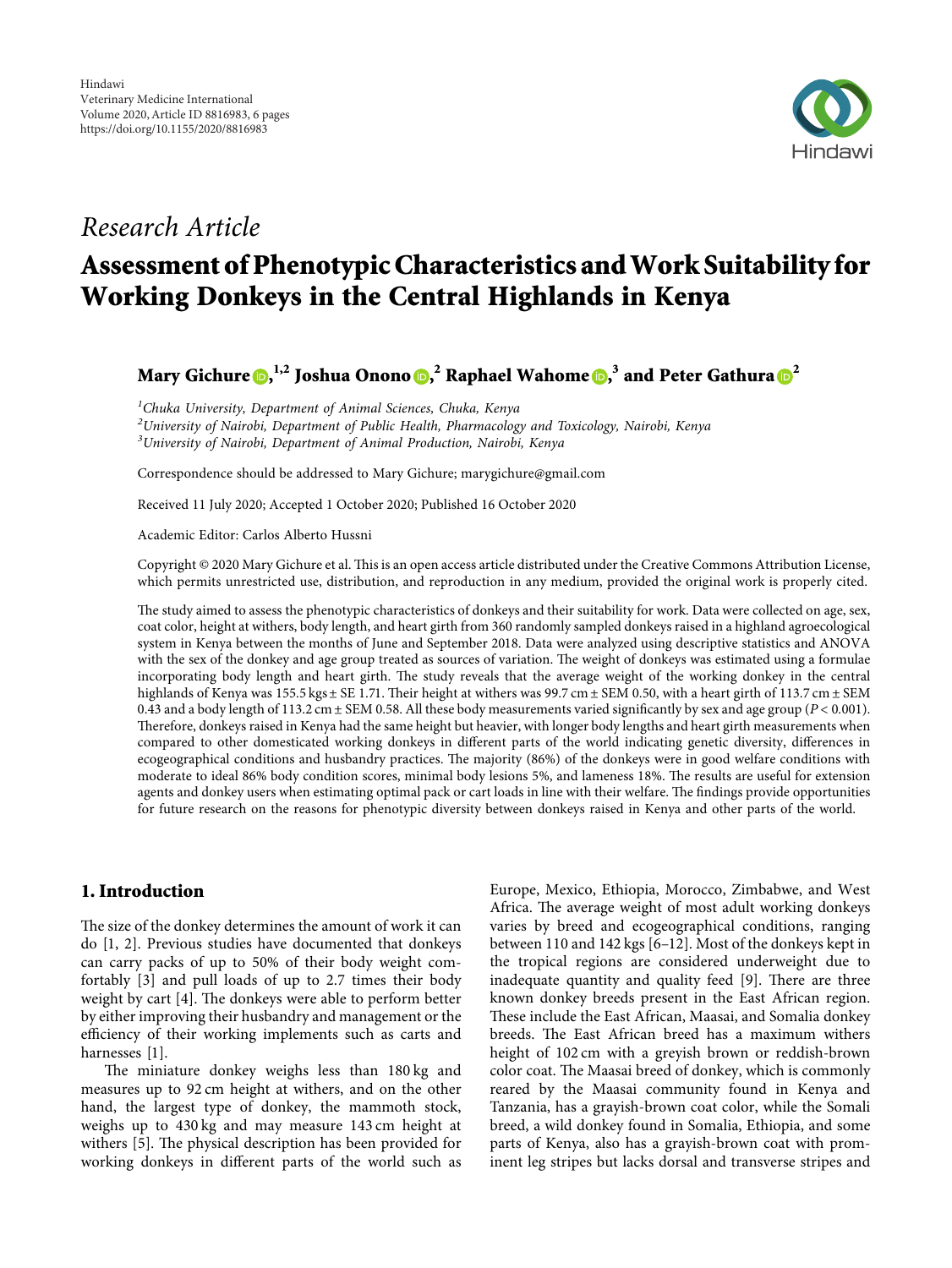measures 142.25 cm height at withers [[13\]](#page-4-0). Free movement of animals across national borders and within the country provides an opportunity for cross-breeding different donkey breeds through nonselective mating of donkeys since there are no breeding programs for donkeys. A mare on heat is often served by any available stallion within the community. As elsewhere in the world, there is scanty literature on the genetic and phenotypic diversity of these donkeys [\[14](#page-4-0)]. Consequently, breeding for size improvement is hampered by the lack of data. Furthermore, inadequate information on donkey size has limited optimal use [\[15](#page-5-0)]. This study was therefore conducted with the objective of describing the phenotypic diversity of donkeys reared in the central highlands of Kenya and relating it to suitability for work. This data will help in determining an appropriate load for the donkeys to carry or pull with minimal negative effects on their welfare. The findings also provide baseline data useful for explaining the genetic diversity of donkeys raised in Kenya and can inform breeding strategies for size, physical strength, and resilience.

#### **2. Materials and Methods**

2.1. Study Site. The study was conducted in Kirinyaga County, which lies within the central highlands of Kenya. The county tapers from Mount Kenya, which is located on its northern side and greatly influences its topography and climatic conditions. The study was conducted between the months of June to September in the year 2018. Two rainfall seasons are experienced in the county; they include long rains receiving an average of 2,146 mms of rainfall and occurring between the months of March to May and short rainfalls occurring in the months of October and November, receiving an average of 1,212 mms of rainfall. The other months of the year are often classified as dry seasons. The average temperatures range from 8.1 C to 30.3 C. Topographically, the county is divided into the highland areas found next to Mt. Kenya, the midlands, and lowlands with altitudes ranging from 1,148 to 5380 meters above sea level. Donkeys were mostly concentrated within the midlands and lowland areas of the county [[16\]](#page-5-0).

2.2. Study Population. Three hundred and sixty working donkeys were sampled from a population of 3,990 donkeys within Kirinyaga County [[17\]](#page-5-0) using a formula by Wayne and Chad [\[18](#page-5-0)]. Donkeys from all subcounties were sampled proportionally based on their population in each. A multistage sampling technique was employed to select the study units which were donkey-owning households. Purposive selection of thirteen locations where donkeys were raised in the county was first done. This was followed by the selection of the donkey-owning households through a systematic random sampling method by selecting every third household along a transect route. If a donkey was not found in the selected household, then the next household was automatically selected for the study until a household with a donkey was found.

*2.3. Data Collection.* Data was collected on physical characteristics including age, sex, coat color, and body condition score (BCS) of the donkeys raised in farms. The actual age of the donkeys was given by their owners (if this was known,when the donkeys were born on the farm). However, when this was unknown, age was determined by dentition as described by Muylle et al. [[19\]](#page-5-0) based on the eruption of deciduous and permanent incisors, which occur up to 5 years. For the donkeys above 5 years, parameters such as the appearance of dental stars on permanent incisors, the disappearance of dental cups, and observation of the angle formed by the opposite incisors were used. For analysis purposes, the age of the donkeys was then divided into two categories which included young donkeys up to 3 years and adults above 3 years, which were often working donkeys. The body condition was scored on a scale of  $1-5$ ;  $1 = \text{thin}$ ,  $2 =$  moderate,  $3 =$  ideal,  $4 =$  fat, and  $5 =$  obese, based on muscle and fat distribution and prominence of the spine, hips, and ribs [[20](#page-5-0)]. Body condition score was a key criterion for assessing the welfare of animals  $[21]$  $[21]$ . The color coat description was guided by an equine identification guide for donkeys used by USDA [\[22\]](#page-5-0), where body coat colors were either plain or spotted. The plain colors included shades of grey, brown, or black, while the spotted body colors comprised a mixture of plain colors with white or cream. The description also included the color of the muzzle, eye rings, and ventral side of the body as well as the medial side and upper side of the limbs, which were collectively referred to as points and were mainly cream or white colored. Other body markings such as the presence of dorsal and shoulder stripes were also recorded.

Other welfare indicators included signs of lameness, physical abnormalities of the backline, and presence of skin lesions. Lameness was determined by impeded gait observed as a limp. The gait was examined by watching the donkey walk forward for 10 steps with the researcher observing from behind and the side as described by Pritchard et al. [[23](#page-5-0)]. Donkey hooves were examined for lesions by observing the angle of the hoof to the ground and by picking up the hooves one at a time and using a hoof pick to view the base of the hooves. The integrity of the sole, inner, and outer walls of the hooves was examined for hoof and heel cracks as well as hoof overgrowth which were recorded as abnormalities [\[24\]](#page-5-0). The presence of skin lesions was detected through close physical observations made on the donkeys.

*2.4. Body Measurements.* Four morphometric measurements were taken which included: (1) Heart girth for animals above three years. This was the circumference of the chest posterior to the front limbs to the caudal part of the withers; (2) umbilical girth, for animals below three years, which was the circumference of the umbilicus area at the widest part of the abdomen; (3) height at withers which was measured as the distance from the apex of the withers to the ground [[25](#page-5-0)]; (4) body length which was measured from the tip of the elbow (olecranon) to the pin bone (tuber ischia) diagonally according to Pearson and Ouassat [[9](#page-4-0)]. Measurements were taken with donkeys restrained using a head collar and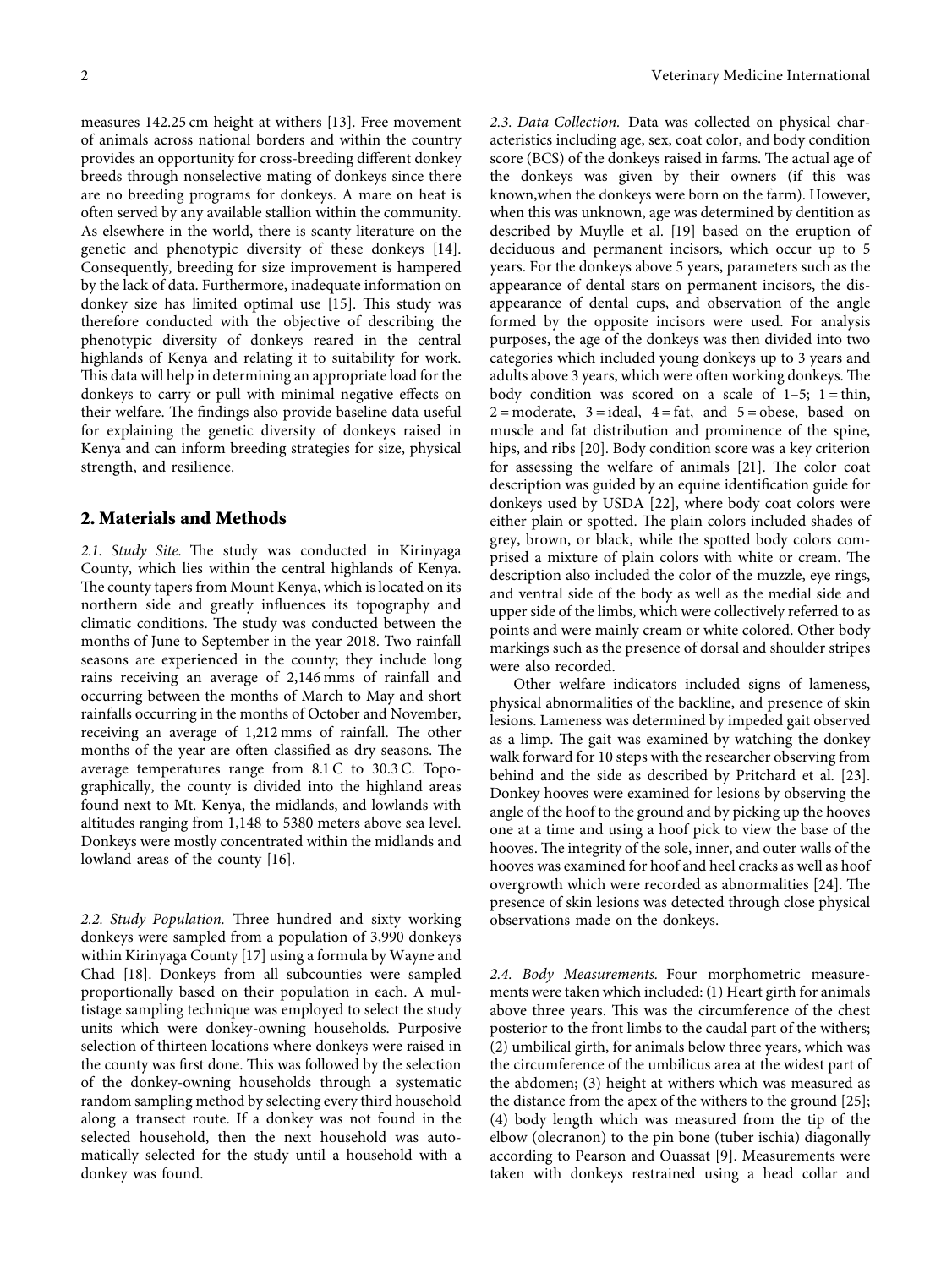standing upright. The measurements were taken using the same measuring tape and results recorded in centimeters for each donkey. The measurements were taken by one observer with the aid of an animal handler to minimize the subjective divergence of measurements. The observer was trained in approaching, handling, and taking of donkey measurements.

2.5. Estimation of Body Weight. The heart girth and body length measurement was used to calculate the live weight of the donkeys. This is an acceptable method of weight estimation in cases where the weighing balance is not available [\[12](#page-4-0)]. Weight tapes specific to donkeys were not available in the Kenyan market at the time when the research was conducted. Various formulae for estimating the body weight of working donkeys were compared (Table [1\)](#page-3-0) [[9, 10, 12\]](#page-4-0), but the latter was preferred since it incorporated both heart girth and body length measurements. The former equations only used the heart girth measurement.

The observations and measurements were recorded in designed data collection sheets for individual donkeys.

*2.6. Ethical Approval and Animal Welfare Considerations.* Ethical clearance was granted by the Biosafety, Animal Use and Ethics Committee of the University of Nairobi, Faculty of Veterinary Medicine, *REF: FVM BAUEC/2018/165*. Permission to conduct the studies within the county was given by local administrative leaders within the locations. Consent for the animals to be used in the study was allowed by the donkey owners. The donkeys were safely and humanely restrained and minimum time was spent per donkey when taking body measurements to prevent them from being stressed [[26](#page-5-0)].

2.7. Data Management. The collected data were entered in Microsoft Excel 2013 package and exported to Genstat ® statistical software for analysis. Descriptive statistics were used to analyze the quantitative data and present the simple means of all measurements. Differences between the means for the sex and age categories were compared using a oneway analysis of variance (ANOVA).

#### **3. Results and Discussion**

The sampled donkeys were 360, comprising of 286 males and 74 females. Male donkeys were significantly more (*P* < 0*.*05) than the female donkeys. The male donkeys were perceived to be physically stronger than females [\[24\]](#page-5-0). The average age for male donkeys was 8 years compared to 7 years for females (range  $1-20$  years). The adult donkeys were 331 while the young ones were 29. Twenty-nine out of the 331 adult donkeys were above 15 years old, but they were classified together because a study by Kostuková et al. [\[27\]](#page-5-0) reported that the growth of donkeys terminated after the age of 5 years. Farmers often bought animals older than 3 years which were ready for use by pulling carts [\[12](#page-4-0)] as opposed to breeding them within the farms. Grey-dun was the most predominant coat color for donkeys in Kenya. This coat

color was similar to donkeys raised in Zimbabwe [[10\]](#page-4-0). Only two donkeys had a chocolate brown coat color, which could be attributed to purchasing donkeys from different geographical locations. All donkeys had primitive equine stripes which comprised of a well-defined dorsal stripe along the backline from the poll area to the tail as well as a shoulder stripe running across the withers area to make a cross. This primitive equine stripe was missing in the Somali wild donkeys [\[13](#page-4-0)]. The ventral side of the body of the donkeys sampled as well as their muzzle and nostril points were all white in color.

The study reveals that the average weight of the working donkeys in the central highlands of Kenya was 155.5 kgs  $\pm$ SEM 1.71. Their height at withers was  $99.7 \text{ cm} \pm \text{SEM}$  0.50, with a heart girth of 113.7 cm  $\pm$  SEM 0.43 and a body length of 113.2 cm ± SEM 0.58 (Table [2](#page-3-0)).

*3.1. Comparison of Morphometric Characteristics of Working Donkeys in Kenya and the Rest of the World. The average* weight of the donkeys raised in Kenya (155.5 kgs) was larger than those raised in Ethiopia, West Africa, Morocco, and Zimbabwe, which weighed 113–127 kgs, 126 kgs, 135 kgs, and 142 kgs, respectively. The calculated live weight could, however, be biased by the equation used to estimate it, although the selected formula incorporated the heart girth and body length. Likewise, the body length of the donkeys raised in Kenya (113.2 cm) was higher than those raised in Ethiopia, West Africa, Zimbabwe, and Morocco, which measured 88–91 cm, 104 cm, 90 cm, and 64–106 cm, respectively. Similarly, in Kenya, the working donkeys' heart girth measured 113.7 cm which was higher than those raised in Ethiopia 106–110 cm, West Africa 104 cm but lower than Zimbabwe 115 cm but within the range indicated for Morocco  $82-129$  cm. The average height at withers of the working donkeys in Kenya (99.67 cm) was similar to donkeys raised in Ethiopia, Morocco, Zimbabwe, and West Africa, which measured 100–104 cm, 82–129 cm, 100 cm, and 99.5 cm, respectively  $[8-10, 12]$  $[8-10, 12]$  $[8-10, 12]$ . The recorded body measurements were within the ranges indicated for donkeys raised in Morocco due to pooling all donkeys regardless of type, age, sex, body condition score, and pregnancy status [\[9](#page-4-0)]. Further comparisons with donkeys raised in Mexico and Turkey are indicated in Table [3](#page-3-0).

*3.2. Variations of Body Weight by Age Group and Sex of the Donkeys.* The body measurements varied significantly depending on the sex and age group of the donkeys (Tables [4](#page-3-0) and [5](#page-3-0)). The weight and body measurements increased significantly from young to adult donkeys (*P* < 0*.*001) due to morphological growth [\[12](#page-4-0)]. The overall size of male donkeys was significantly larger compared to the females (*P* < 0*.*001), which could be explained by sexual dimorphism [[7](#page-4-0)].

Besides the height at withers measurement which was similar to other working donkeys, other body measurements were uniquely larger for donkeys raised in Kenya when compared to other domesticated working donkeys worldwide, indicating the diversity due to geographical location. Furthermore, the presence of the wild Somali donkey in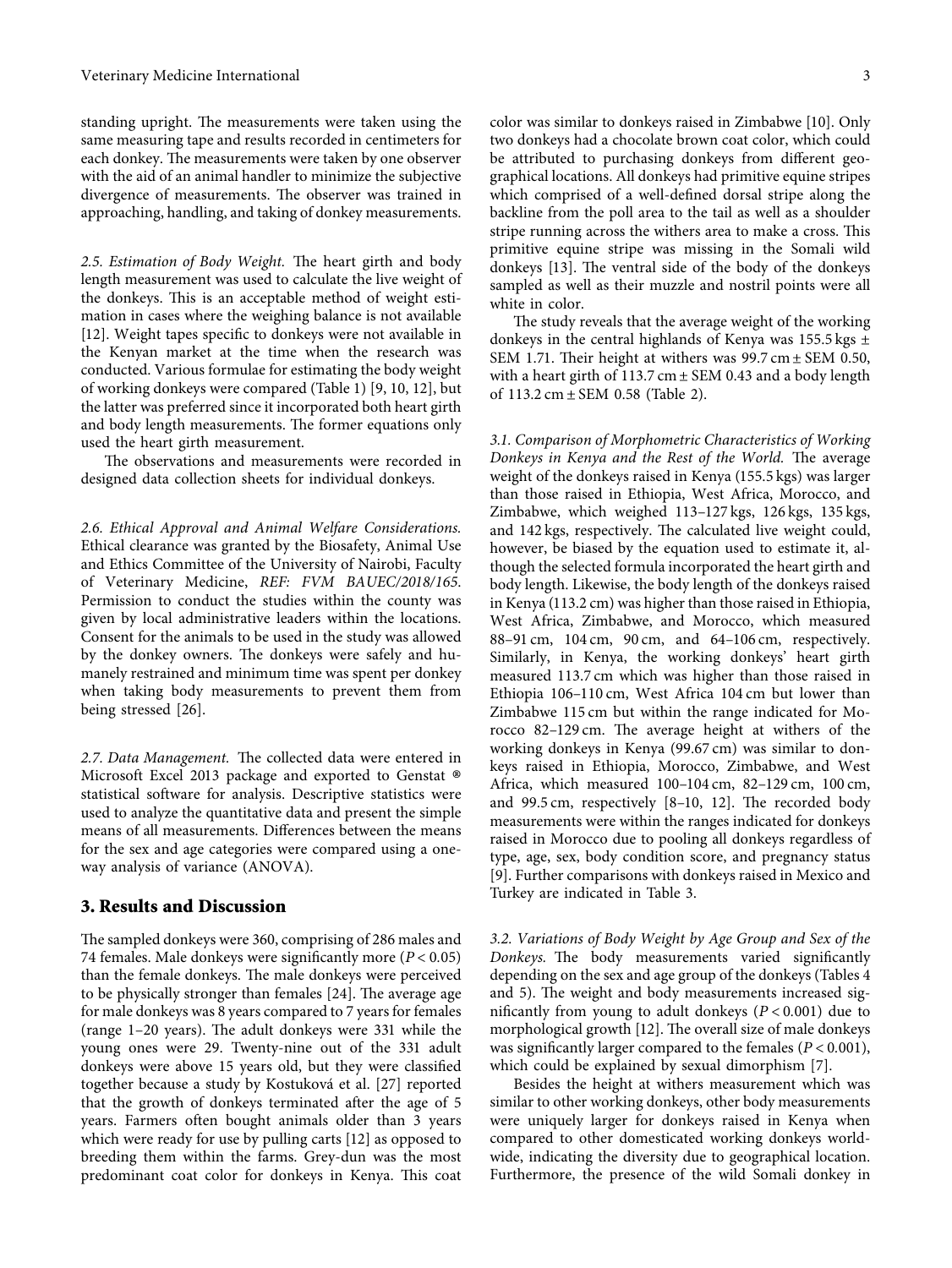| Source                        | Equation                                                                                                                            |      |  |
|-------------------------------|-------------------------------------------------------------------------------------------------------------------------------------|------|--|
| Nengomasha et al. [10],       | Live weight (kg) = heart girth $\text{(cm)}^{2.83}/4786$ (for donkeys above 3 years)                                                | 0.86 |  |
| Zimbabwe                      | Live weight (kg) = heart girth $\text{(cm)}^{2.8}/4266$ (for donkeys below 3 years)                                                 | 0.88 |  |
| Nininahazwe et al. [12], West | Estimated LW (kg) = $2.55 \times HG$ (cm) – 153.49                                                                                  | 0.81 |  |
| Africa                        | Estimated LW kg = heart girth $\text{(cm)}^{2.68}/2312$                                                                             | 0.81 |  |
|                               | Live weight (kg) = heart girth $(cm)^{2.12}/2188$ (for donkeys above 3 years)                                                       | 0.81 |  |
| Pearson and Ouassat [9],      | Live weight (kg) = (umbilical girth $[cm]^{2.13}$ )/302 (for donkeys below 3 years)                                                 | 0.77 |  |
| Morocco                       | *Live weight (kg) = (heart girth $[cm]^{2.12}$ ) × (body length $[cm]^{0.688}$ )/3801 (for donkeys above 3 years) 0.84              |      |  |
|                               | *Live weight (kg) = (heart girth $[\text{cm}]^{1.40}$ ) × (body length $[\text{cm}]^{1.09}$ )/1000 (for donkeys below 3 years) 0.87 |      |  |

<span id="page-3-0"></span>Table 1: A comparison of different equations for estimating the live weight of working donkeys and their respective regression coefficients  $(R^2)$ .

∗Formula used to estimate the body weight for young and adult donkeys.

Table 2: Descriptive measures of body measurements for working donkeys sampled from the central highlands in Kenya.

| Parameter         | Mean  | Median | Min  | Max   | SГ    | Var   | <b>SEM</b> |
|-------------------|-------|--------|------|-------|-------|-------|------------|
| Heart girth       | 13.7  | 114    | 70   | 131   | 8.227 | 67.68 | 0.43       |
| Height at withers | 99.67 | 100    | 62   | 159   | 9.624 | 92.62 | 0.50       |
| Body length       | 13.2  | 114    | 76   | 141   | 11.88 | 141   | 0.58       |
| Donkey weight     | 155.5 | 157.8  | 54.6 | 241.6 | 32.62 | 1064  | 1.71       |

Table 3: Comparison of some morphometric measurements on donkeys from central Kenya and different parts of the world.

| Country of study | Sample sizes | Body weight | Heart girth | Body length | Height at withers | Source of data    |
|------------------|--------------|-------------|-------------|-------------|-------------------|-------------------|
| Kenya            | 360          | 166         | 114         | 122.6       | 100               | Present study     |
| Ethiopia         | 323          | $113 - 127$ | 106-110     | 89.9-92.4   | $100 - 104$       | [8]               |
| Morocco          | 516          | $74 - 252$  | $82 - 129$  | $64 - 106$  | $82 - 129$        | $\lceil 9 \rceil$ |
| Zimbabwe         | 335          | 142         | 115         | 90          | 100               | [10]              |
| West Africa      | 1352         | 126         | 104         | 104         | 99.5              | $[12]$            |
| Mexico           | 160          | $112 - 122$ | $88 - 152$  |             | $87 - 120$        | $^{[7]}$          |
| Turkey           | 194          | 134         | 113.5       | 105.2       | 102.3             | [28]              |

Table 4: Inferential analysis for weight, heart girth, body length, and height at withers for working donkeys classified by sex.

| P value |
|---------|
| < 0.001 |
| < 0.001 |
| < 0.001 |
| < 0.001 |
|         |

Table 5: Inferential analysis for weight, heart girth, body length, and height at withers for working donkeys classified by age group.

| Parameter description  | Up to 3 years $(n=29)$ ±SEM | Above 3 years $(n=331) \pm SEM$ | P value |
|------------------------|-----------------------------|---------------------------------|---------|
| Body weight (kg)       | $91.9 \ (\pm 3.34)$         | 161.1 $(\pm 1.49)$              | < 0.001 |
| Heart girth (cm)       | 96.1 $(\pm 1.62)$           | 115.3 $(\pm 0.33)$              | < 0.001 |
| Body length (cm)       | $101.1 \ (\pm 2.25)$        | 114.3 $(\pm 0.56)$              | < 0.001 |
| Height at withers (cm) | 90.52 $(\pm 2.09)$          | 100.5 $(\pm 0.49)$              | < 0.001 |

Kenya [[13](#page-4-0)] could interbreed with other donkeys contributing to the overall larger body size.

Purchasing working donkeys from markets could contribute to larger body sizes due to the genetic diversity, hence reducing the chances of inbreeding which was associated with lower body weight [\[29\]](#page-5-0). The weight of the donkeys was positively associated with higher body condition scores; donkeys with body condition scores of 2, 2.5, and 3 would weigh 137.7 kgs, 157.7 kgs, and 158.4 kgs, respectively. This emphasized the importance of nutritional management to body condition scores and hence body weight [\[30\]](#page-5-0). The sampled donkeys received good nutrition which included grazing on pastures, rice-hay, and market residues such as vegetable trimmings as donkey feed which were available in plenty in the area due to the highland climate that favored vegetation growth. The donkeys also received some supplementation using rice bran which was available from rice mills in the region. Donkeys here worked for an average of 4 hours, leaving a lot of time to feed and regain their weight and body condition.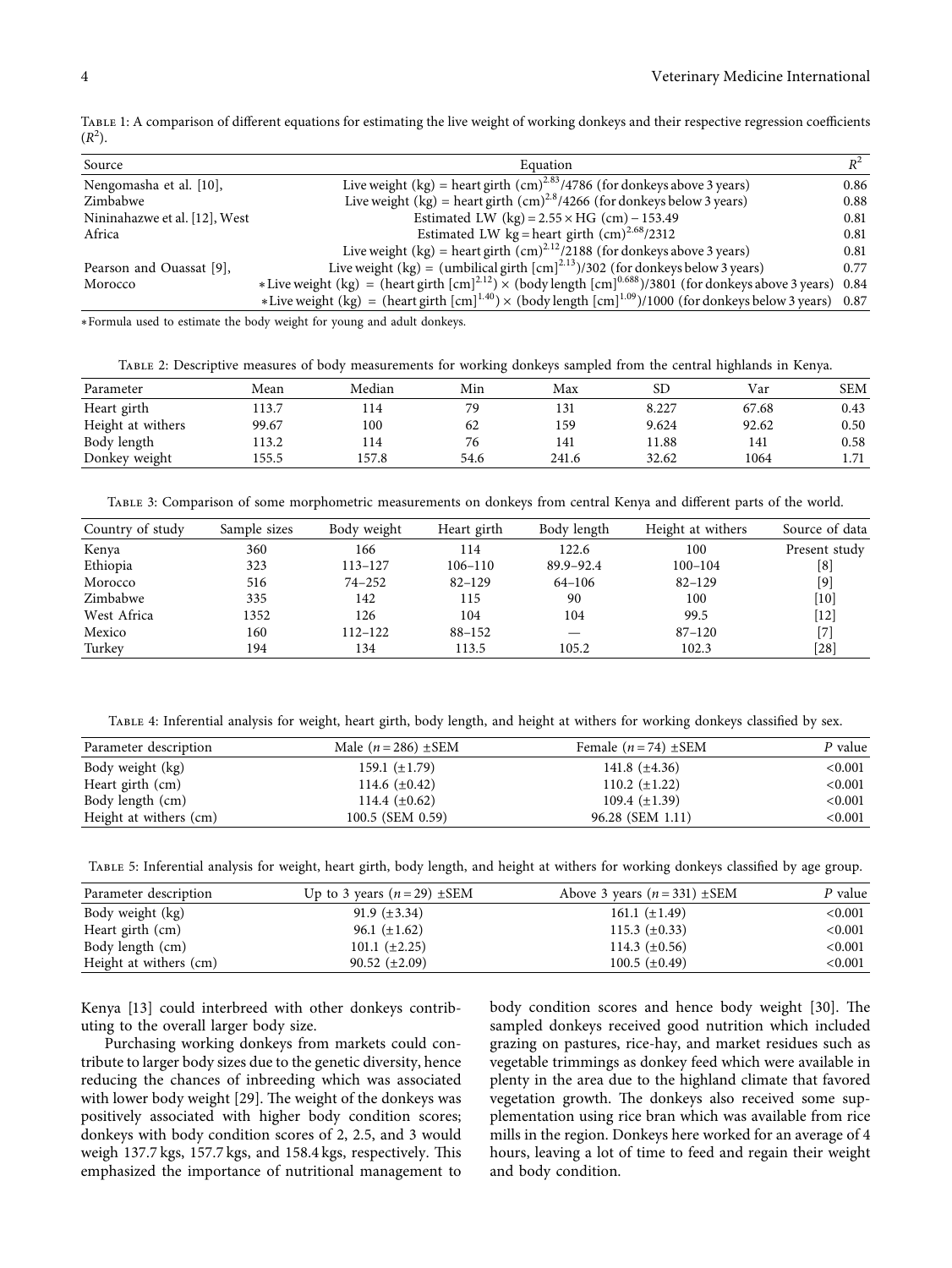<span id="page-4-0"></span>The high standard deviation observed in this study was attributed to the variability in age and genetic makeup of the sampled donkeys. Besides body measurements, the majority of the donkeys had a moderate to ideal body condition of score 2.5 (22%; 80/360) and score 3 (64%; 232/360), respectively. Just a few donkeys had signs of wastage in body condition with score 2 (13%; 48/360), and none of the sampled donkeys had a body condition score below 2 or above 3. A few donkeys (18%; 62/360) had evidence of lameness due to limb and hoof abnormalities on one or more hooves. Out of the examined donkeys, 5% (17/360) had evidence of lesions on at least one location on their skin. Most donkeys, 92% (332/360), had a straight backline with only a few with either a humped 4% (15/360) or depressed 4% (13/360) backline. A strong straight backline was an indication of good welfare in working animals [\[31](#page-5-0)].

These results indicated that the donkeys in the central highlands of Kenya were in good welfare condition according to Greiger and Hovorka [\[24\]](#page-5-0). The donkeys were therefore considered physically fit for work. Donkeys which were thin, lame, and had skin lesions were likely to have behavioral changes which ranged from unresponsiveness and aggression towards other donkeys, animals, and human beings and hence they were unsuitable for work [\[23\]](#page-5-0).

These weight estimates will be useful to extension agents and donkey users when estimating an appropriate load to be carried by the donkeys by the pack or pulled by a cart to fully optimize their working potential without compromising on their welfare. Further studies are recommended to describe the weights and linear measurements of donkeys in different parts of the country to record diversity. Furthermore, the findings provide opportunities for future research on the reasons for phenotypic diversity between donkeys raised in Kenya and other parts of the world.

# **4. Conclusions**

The estimated body weight, body length, height at withers, and heart girth of the donkeys raised in the central highlands of Kenya was 155.5 kgs, 113.2 cm, 99.67 cm, and 113.7 cm are the first findings of body measurement of donkeys raised in Kenya. The body measurements were higher when compared to other domesticated working donkeys in other parts of Africa and the rest of the world. Male donkeys were significantly larger than female donkeys. Furthermore, younger donkeys were also smaller than adults due to growth. The larger sizes recorded in the present study provides an opportunity for animal breeders to interbreed their smaller donkeys to produce young ones with larger body sizes.

#### **Data Availability**

Additional data are available upon request via the corresponding author Dr. Mary Gichure through [marygichure@](mailto:marygichure@gmail.com) [gmail.com](mailto:marygichure@gmail.com).

#### **Conflicts of Interest**

The authors declare they have no conflicts of interest.

### **Acknowledgments**

The authors are appreciative to all donkey owners for their collaboration during field sampling and taking body measurements. Research assistants also assisted in handling the donkeys in a welfare friendly manner.

# **References**

- [1] R. A. Pearson, E. Nengomasha, and R. Krecek, "The challenges of using donkeys for work in Africa," in *Meeting the Challenges of Animal Traction. A Resource Book of the Animal Traction Network for Eastern and Southern Africa (ATNESA), Harare, Zimbabwe*, P. Starkey and P. Kaumbutho, Eds., p. 326, Intermediate Technology Publications, London, UK, 1999.
- [2] P. W. Batholomew, T. Khibe, D. A. Little, and S. Ba, "Effect of change in body weight and condition during the dry season on capacity for work of draught oxen," *Tropical Animal Health and Production*, vol. 25, pp. 50–58, 1993.
- [3] Y. Pal, S. Kumar, and A. K. Gupta, "Blood gases, acid-base and physiological indices in donkeys as pack animals," *Draught Animal News*, vol. 37, pp. 27–33, 2002.
- [4] G. Gebresenbet, S. Aradom, and P. G. Kaumbutho, "Performance and welfare status of working donkeys," *Journal of Agricultural Science and Technology A*, vol. 6, pp. 108–115, 2016.
- [5] ABW (Animal Biodiversity Web), "University of Michigan's animal diversity web," 2020, [https://www.livescience.com/](https://www.livescience.com/54258-donkeys.html) [54258-donkeys.html.](https://www.livescience.com/54258-donkeys.html)
- [6] W. Kugler, H. P. Grunenfelder, and E. Broxham, *Donkey Breeds in Europe: Inventory, Description, Need for Action, Conservation; Report 2007/2008*, Monitoring Institute for Rare Breeds and Seeds in Europe, St. Gallen, Switzerland, 2008.
- [7] A. S. Aluja, G. T. Perez, F. Lopez, and R. A. Pearson, "Live weight estimation in central Mexico from measurement of thoracic circumference," *Tropical Animal Health and Production*, vol. 37, pp. 159–171, 2005.
- [8] A. Mustefa, A. Assefa, M. Misganaw et al., "Phenotypic characterization of donkeys in benishangul Gumuz national regional state," *Journal of World's Poultry Research*, vol. 10, no. 1, pp. 25–35, 2020.
- [9] R. A. Pearson and M. Ouassat, "Estimation of the liveweight and body condition of working donkeys in Morocco," *Veterinary Record*, vol. 138, no. 10, pp. 229–233, 1996.
- [10] E. M. Nengomasha, R. A. Pearson, and T. Smith, "The donkey as a draught power resource in smallholder farming in semiarid western Zimbabwe: 1. Live weight and food and water requirements," *Animal Science*, vol. 69, no. 2, pp. 297–304, 1999.
- [11] M. R. Hassan, S. B. Abdu, J. T. Amodu et al., "Live weight estimation of male donkeys from measurements of heart girth, umbilical girth and body length in northwest Nigeria," *Journal of Agriculture for Social Sciences*, vol. 11, no. 2, pp. 187–194, 2013.
- [12] P. C. Nininahazwe, A. Sow, R. C. Roamba et al., "West African donkey's liveweight estimation using body measurements," *Veterinary World*, vol. 10, no. 10, pp. 1221–1226, 2017.
- [13] Y. Orhan, B. Saim, and E. Mehmet, "The domesticated donkey: II-types and breeds," *Canadian Journal of Applied Sciences*, vol. 2, no. 2, pp. 267–286, 2012.
- [14] R. M. Blench, "A history of donkeys, wild asses and mules in Africa," in *The Origin and Development of African Livestock: Archaeology, Genetics, Linguistics and Ethnography*,